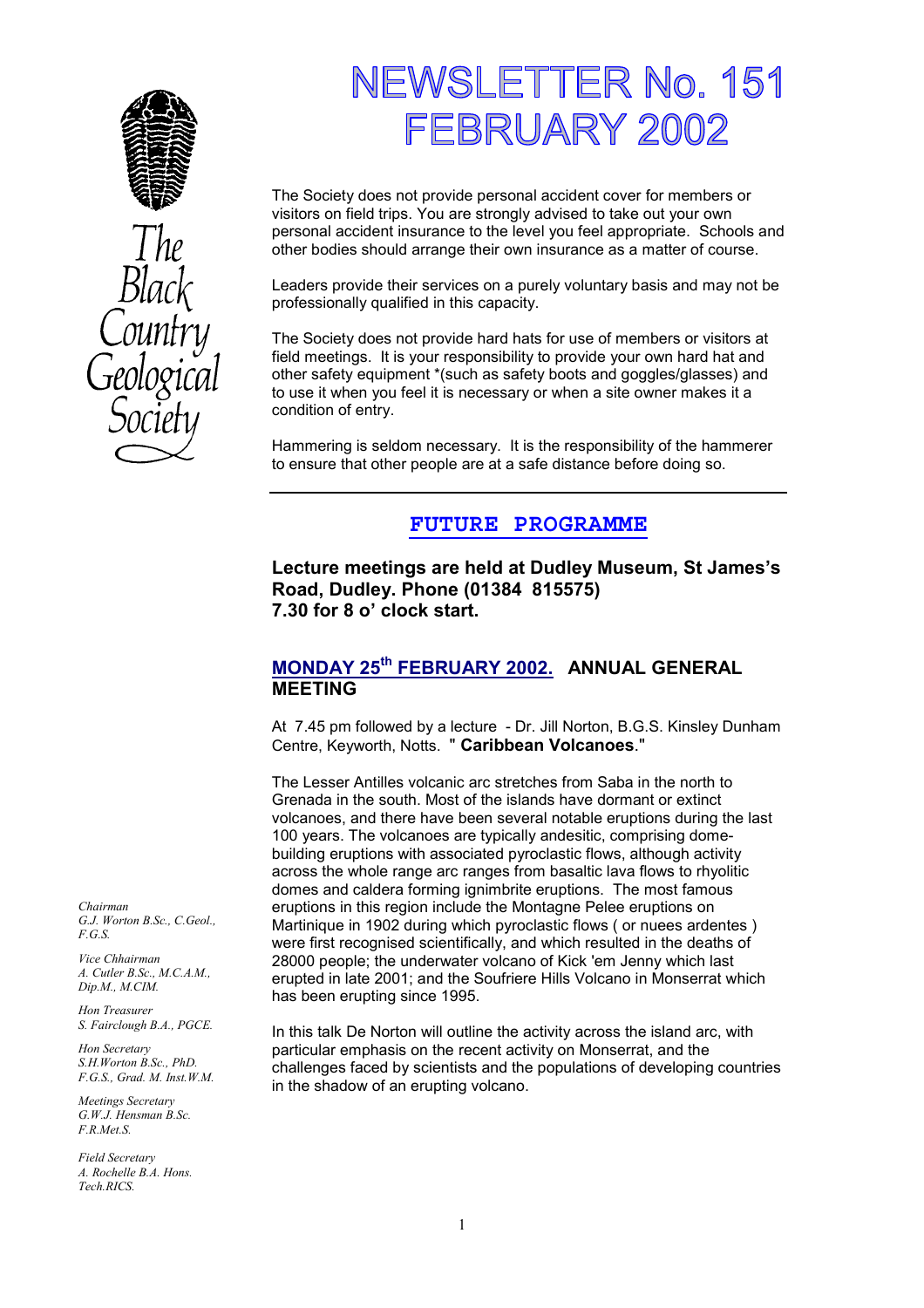**MONDAY 8th APRIL 2002.** Lecture: John Armitage. "Meteorites and the Search for Life in Space."

John wrote a paper in the 1970's suggesting that science should examine meteorites more closely for evidence of extraterrestrial life, and it came as no surprise to him when NASA scientists claimed that the S.N.C. Martian meteorite ALH 84001 had structures resembling micro-organisms. This is a topic of considerable controversy that will be examined in John's talk in the context of the latest information. This promises to be a most provocative and lively indoor meeting.

**MONDAY 29th APRIL 2002.** Lecture: Professor Aftab Khan, Department of Geology, University of Leicester. "Lithospheric Structure and Dynamics of the Kenya Rift."

Professor Khan will speak about the Kenya Rift International Seismic Project and in particular the experiments carried out between 1985 and 1994 which show abrupt changes in the depths to the Moho (the interface between the crust and the mantle). Beneath the rift itself, there are major differences in crustal thickness, extension, and upper mantle structure between the north and the south. He will talk about the seismic methods used and how they can be used to interpret the earth's structure.

**SATURDAY 4th MAY 2002.** Field Meeting: Ice Features in Shropshire. Leader: Andrew Rochelle. Meet at the Canal Warehouse Newport (GR SJ 744 194) on the A 518 at 11.00 am.

The trip will view meadows and subsidence along the road towards Meretown and provide views across moors to look at a glacial landscape. Glacial deposits near the roadside, including a number of glacial boulders, will be examined. A pub stop will be available if required. The party will then go on to view Gnosall Overflow Channel and a saucer shaped area representing a relict glacial lake. Weaver's Hill kame will be visited in order to study till fabric. The final stop will be at the Guild of Monks in order to study eskers and a relict lakeshore.

**SAT 18TH and SUN 19TH MAY 2002** Canal side mini geology show at the headquarters of the Dudley Canal Trust (DCT), Peartree Lane, Dudley. Displays and dealers stands with guided narrowboat geology trips to Saltwells Local Nature Reserve. Event organised by DCT and Dudley Museum. Further details in April newsletter.

**MONDAY 27th MAY 2002.** Lecture: John S Harris. "Ground Freezing in Civil and Mining Engineering." This talk will use real life examples of projects to look at the ways in which deliberately freezing the ground can help us to construct tunnels and structures where groundwater makes working conditions treacherous and unstable. [note that Dr Sutton's talk on Yellowstone which had been advertised for May has had to be re-scheduled for October]

**SUNDAY 7th JULY 2002.** Field meeting: Snailbeach lead and zinc mining area near Shelve, Shropshire. Meet at Snailbeach car park at 11.00 am (GR SJ 373 023, OS 1:50 000 sheet 126)

The trip will examine the mines at Snailbeach and provide views of the Shropshire landscape. At the mine there are interpretive boards and information explaining the structures and life in the mining industry of the area. There is the possibility of underground visits here. A short walk will include many mining features and take in the Lord's Hill Baptist Chapel (1833). At the spoil heaps, samples of the minerals mined and their host rocks can be obtained.

We will stop at Stiperstones Inn for lunch where good food is available. The afternoon session will be spent at The Bog Mine, where another reconstructed and interpreted mining complex and a field study centre are present.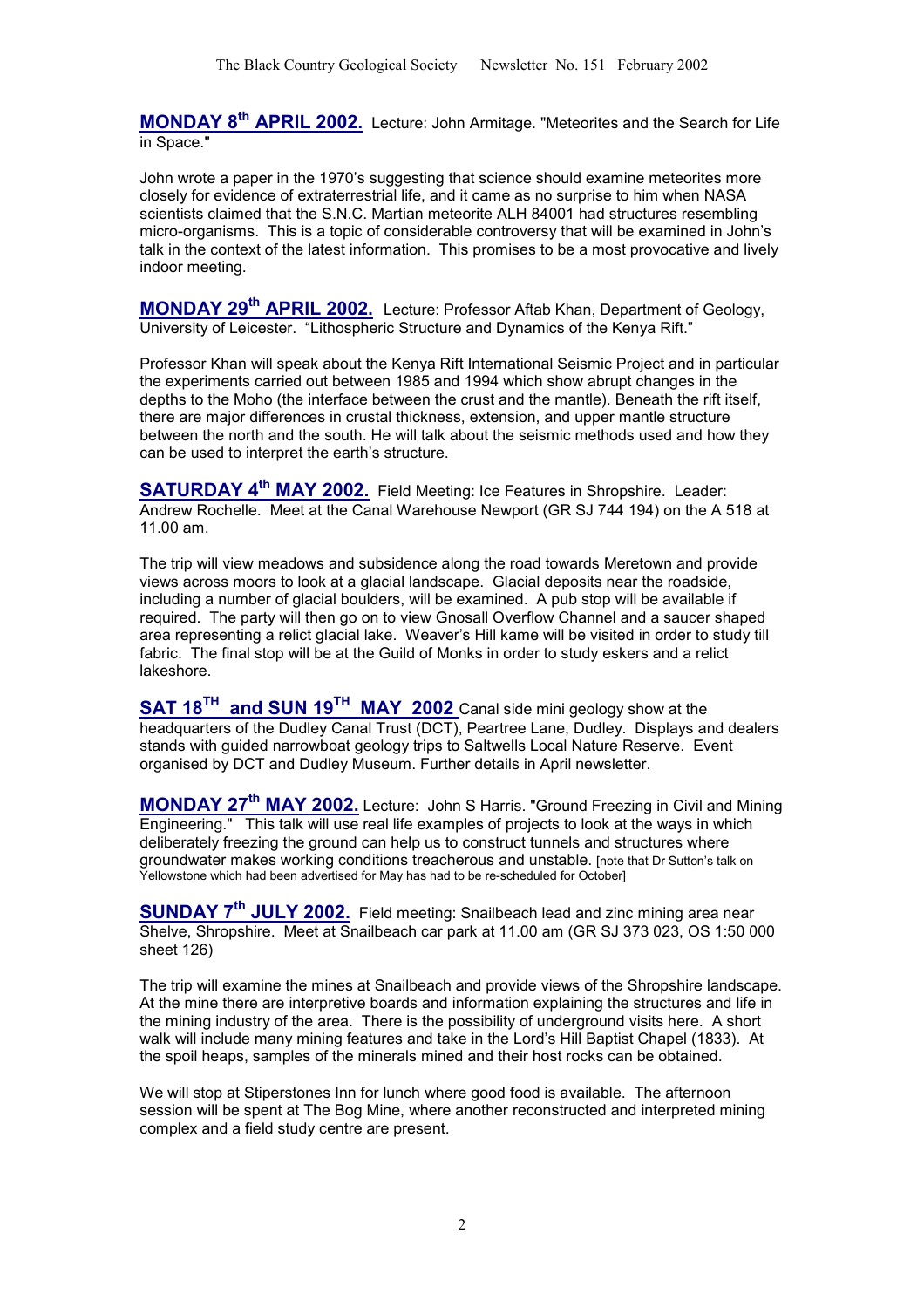**SUNDAY 21st JULY 2002.** Field meeting: Joint meeting with the Shropshire Geological Society. "Geology of the Black Country – Part 2" Leader: Graham Worton.

This will start with a view across the south-western Black Country from atop the intrusion at Barrow Hill, Pensnett, and will look at exposures that tell the long story of the Black Country from the Upper Carboniferous to the Ice Age. Further details to follow.

**SAT 21<sup>st</sup> and SUN 22<sup>nd</sup> SEPTEMBER 2002.** Dudley Rock and Fossil Fair. Returning after four years this will be similar to those of the 1990's and will take over both Dudley Museum and Art Gallery and the adjacent Town Hall. It will celebrate the whole sphere of geology and Earth science with many exhibitors, dealers, a children's discovery area, special events and trips. If you would like more information or would like to enjoy the benefits offered to volunteers, please contact Graham Worton at Dudley Museum on 01384 815575.

**MONDAY 30TH SEPTEMBER 2002** Lecture: David Brew "Shoreline Movement and Shoreline Management in the Wash, Eastern England" This lecture will examine the processes that change the shape of the coast in the wash and measures taken to manage that change.

**MONDAY 28th OCTOBER 2002.** Lecture: Dr Ian Sutton "Yellowstone, its Evolution and Geology." This lecture will look at one of the world's most famous geological areas. It will explain how it was created, how it has evolved and describe its spectacular geological features.

**NOVEMBER 2002.** Members evening at the Museum. Your chance to have a guided tour of the Museum followed by a series of short talks given by Society members. This will be open to anyone who would like to share something of interest. Date & details to follow.

## **EDITORIAL**

It's another new year and it's begun quite dramatically in the world of geology. The last two months have seen many people challenged by dramatic geological phenomena. Some of these like the eruptions of Etna in Sicily and that of Nyiragongo in the Democratic Republic of Congo which devastated the city of Goma have filled our TV screens and pages of national newspapers for some weeks.

Closer to home, this newsletter publishes the geological challenges faced by Lucy Hollis. Lucy, you may recall, was sponsored using the BCGS money raised from conservation works to go to the Arctic region of Svalbard in northern Norway. As you will read in her report this was quite an experience with many challenges that will provide her with unforgettable memories as she moves onward to the University of her Choice and beyond that, the university of life.

Lucy is the first student that the BCGS has sponsored and we hope that this like many other initiatives that have been tried by the society in the past years will become one of its cherished traditions in the years ahead.

# **REPORTS**

Field meeting ,  $8<sup>th</sup>$  June 2001 to Cresswell Crags.

Only six members made the longish trip to The Cresswell Crags Heritage Centre Open Day. As part of The Trust's Open Day, Peter Gutteridge and members of the East Midlands Geological Society led a guided geological tour of the basal crags of this quite impressive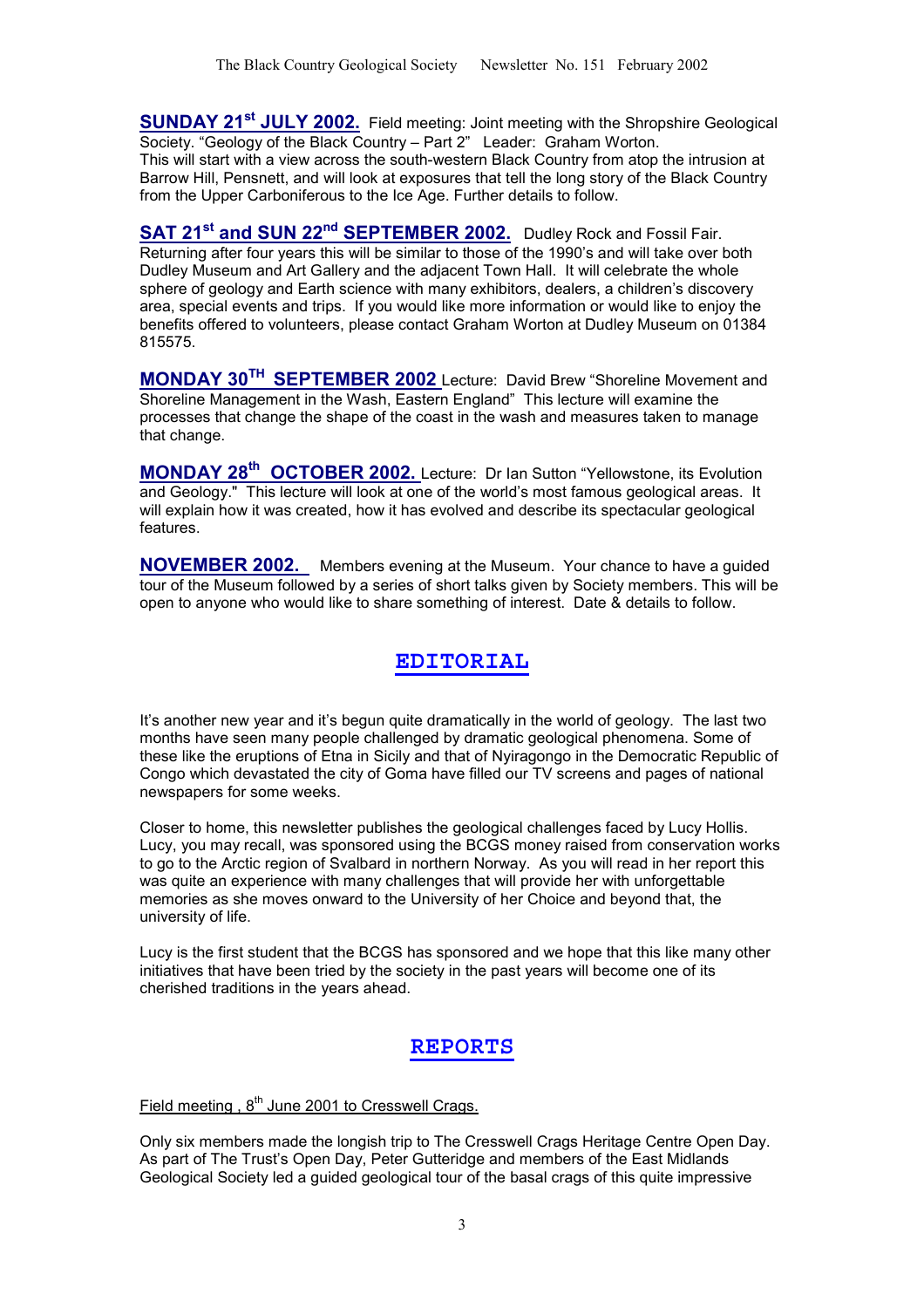mini-gorge which is a Permian relic of wind blown yellowish dune sandstones, which probably bordered the Zechstein Sea and overlie the earlier Carboniferous limestone.

Periodic melting of Carboniferous ice-caps caused several major flooding cycles and sealevel rises in the Zechstein Sea, possibly enhanced by run-off from the rapid erosion of the lofty, youthful Hercynian Mountains lying to the south. Rapid evaporation of the highly saline Zechstein waters under intense, near tropical sunshine led to the deposition of evaporites such as gypsum, halite and orange iron stained sylvite (which we identified by taste!) indeed, not unlike conditions at the Dead Sea of today. In addition a red-brown veneer of ferric oxide was deposited here and there on the well-rounded quartz grains in the sandstone.

Downward percolation of the concentrated salt-charged waters into the underlying Carboniferous Limestone led to:-

- Dissolution of calcium carbonate leaving cavities…viz. today's caverns etc.
- Dolomitisation of the limestone by partial replacement of Ca by Mg ions, as is happening today in the "Blue Holes" in The Caribbean.
- Emplacement of gypsum mineralisation in fractures and vugs, and also the formation of minute voids within the dolomite in which volatile hydrocarbon molecules, from the decay of organic carboniferous matter, gradually accumulated.
- Subsequent, occasional release of hydrocarbons into the overlying red sandstones led to chemical reduction of the reddish ferric iron to the much paler ferrous iron state producing the paler and the mottled sandstones.

Finally, Peter gave us a quite detailed analysis of the "Cresswell Palaeoclimate" and showed us evidence of palaeocurrent directions, high-energy tidal action with evidence for occasional violent coastal storms of 250Ma ago, in the Permian period.

Back at the EMGS base display tent many labelled hand specimens were available for discussion as well as some thin sections of blue araldite injected porous limestones and sandstones in which the blue areas had probably, at some much earlier stage, contained hydrocarbon molecules.

By way of novelty, some of us managed to get about 20 minutes of personalised instruction in flint knapping by John Lord, who had been specially invited up for the Open Day from his King's Lynn base.

Alf Cole

## Field meeting to the Ercall Nature Reserve, Shropshire, Saturday 1<sup>st</sup> December. Leader Andrew Rochelle.

The weather proved to be good for December, although conditions were a little wet underfoot. About fourteen members attended. A walk through the disused Ercall Quarries before lunch enabled us to examine examples of ripple marks, dykes, Wrekin quartzite, lavas and other features. After lunch at a local pub Maddox Hill quarry was visited to view a camptonite exposure and examine a shale exposure for graptolites. Members contributed £10 as a donation to the Shropshire Wildlife Trust.

Andrew Rochelle

#### British Schools Exploring Society (BSES), Svalbard 2001 Expedition. Report by Lucy Hollis, (abridged)

### How I heard about the BSES Expedition

I heard about the expeditions that the BSES runs through a teacher at King Edward VI College during a geology lesson. He explained that each year BSES provides opportunities for young people, aged between 16 and 20, to take part in exploratory projects in remote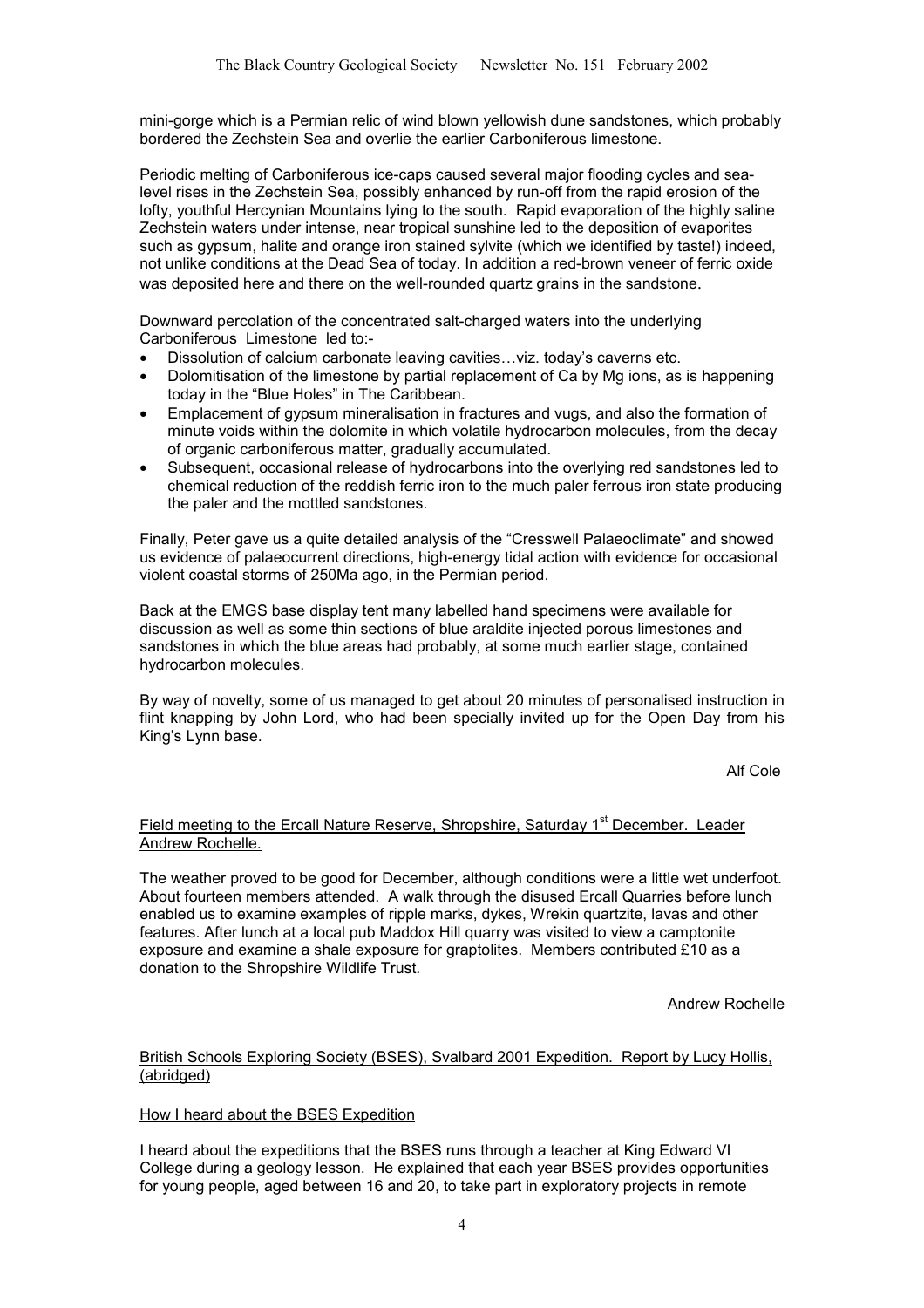regions of the world. As soon as I heard about the expeditions I was interested in joining one. I thought the opportunity was too good to miss, and was interested in the Svalbard expedition in the High Arctic.

I filled in the application form and sent it off, not really expecting to hear anything quickly. But I soon received a telephone call from a BSES representative inviting me to an interview. I was so excited as I realised I really had a chance to travel to the Arctic. After a challenging interview, I wasn't holding out much hope, as there had been over four hundred applicants, but a few weeks later I received a letter asking whether I would like to participate in the July 2001 expedition to Svalbard.

Now I had the hard task of raising a total of £2,150 towards the cost of the expedition; it was a very daunting total at first. I wrote many letters informing national and local companies of details of both the expedition and myself. The response at first was slow but soon replies were flooding in offering financial support. I finally raised the total in March 2001. Without the support of these sponsors I would not have been able to go and my sincere thanks go out to all people who donated money, equipment and advice, as without it I would not have been able to participate in this life changing experience.

#### The Expedition

The day finally arrived, Saturday  $15<sup>th</sup>$  July, departure date !! I was both excited and extremely nervous – would I be able to cope for four weeks away from home with near total strangers? What were we going to do in the four weeks? Will I get on with everyone? These were just a few of the questions I was asking myself.

Everyone met at Gatwick Airport for the flight. We flew to Oslo airport, then on to Tromso and finally our destination Longyearbyen airport, Svalbard. We arrived in Longyearbyen well into the next morning and as expected people were tired, so that night we slept at a camp site next to the airport. The next morning the expedition began properly. We received our rations for the next few days (they didn't look appealing!), and on tasting, I then realised that the food over the next month was going to make my mum's cooking look good! We packed up and cleared the site and walked three kilometres to the town of Longyearbyen where we were going to catch the Langosund (a boat to carry us to base camp).

The boat dropped us around the coast at Brucebyan, and the scenery was amazing, like nothing I had ever seen before. Our 'fire' (geology group of twelve people) was chosen (or should I say forced!) to unload all the equipment from the boat, and after unloading I realised I had found muscles in my body that I haven't used since the age of 3!!



*Expedition Diary Extract – Day 4* 

*View of Urmsrumfjellet (showing typical geology* 



We were investigating the geology of the area today and walked to nearby valleys. This was wonderful seeing a huge variety of minerals and rocks. Our entire findings were logged into geological notebooks, it feels great to be doing some real hands-on geological fieldwork. The hill slopes are composed mostly of scree which is quite a challenge to climb. Everyone's first encounter with the scree finds you further down the slope than where you started your ascent! After a couple of times everyone was confident and literally scree surfing. After a tiring day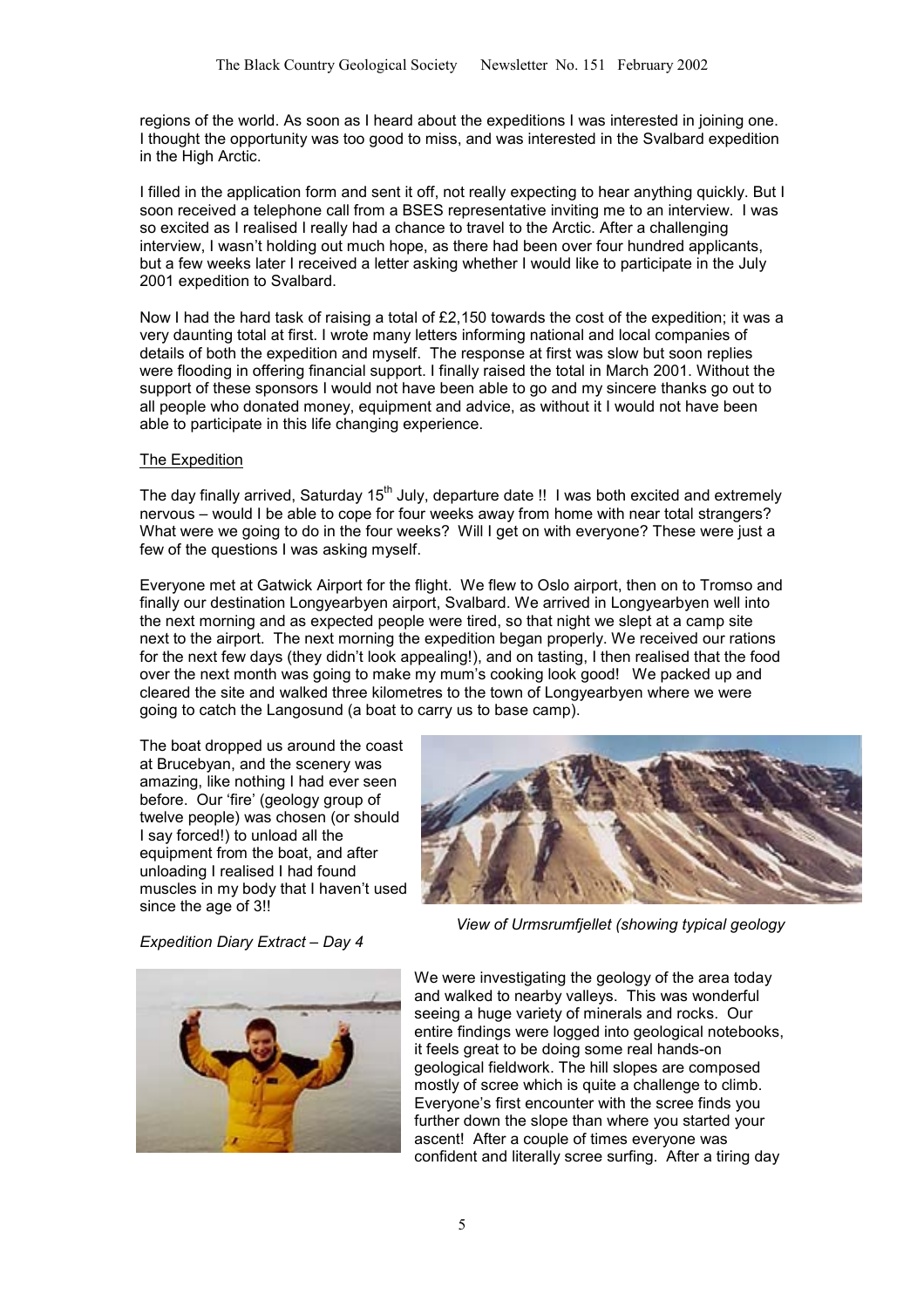we returned to base camp at 5.30pm where all the equipment was issued and I began to realise that I would have to leave half the contents of my rucksack behind to accommodate it.

 I also decided that I would like to get the souvenir photo of a lifetime by swimming out in the Arctic Sea to an iceberg, climb it and strike a pose for the cameras. I indulged, took a leap and began to swim together with three lads from my fire (Gareth , Neil and Andrew). It was a fantastic experience – if a little too cold! In the photo above you can see the sheer jubilation on my face.

The fire(group) I was in was called geology, so our main science project was geologically related, which appealed to me as I wish to do a geology degree at university next year. Our main task was a geological investigation of Bunsowland where we learned and practised our geological fieldwork skills. Starting with the basic principles of rock description and identification and 'contacts' recognition, which allowed us to construct geological maps and cross-sections. I developed an understanding of the depositional environments, palaeogeography and geological history of the area. Bunsowland contained igneous, sedimentary and metamorphic rocks some of which dated back to the Precambrian. With contrasting rocks, a variety of contacts and structures, an abundance of fossils, great exposure and exciting topography it was a fantastic place to work.

From here the fire moved away from base camp at Brucebyan, traversed the Nordenskioldbreen and Florabreen glaciers and established camp at the head of the Gipsdalen valley. From here it was possible to examine the Precambrian metamorphic basement and overlapping Carboniferous/Permian sediments.



Geology camp at Gipsalen Valley

The adventure phase started from here and included the investigation of nunataks to the north (Minkenfjellt and Terrierfjellt). This was a chance to explore arctic tundra with crampons, ice axes, ropes and pulks. As we moved farther up the glacier the terrain became more harsh. Here we used skis to travel long distances. For three days bad weather forced us to stay in our tents in a blizzard, not a pleasant experience! Simple tasks like going to the toilet became a chore as it involved putting on waterproof trousers, jacket, hat, scarf, ski goggles and boots that were frozen! I also experienced bad chillblains on my face, neck and hands that required medical attention.







## **Lasting Impressions**

The people I spent the four weeks with have now become some of my best friends, friendships that are hard to explain but bonds of friendship that I hope will last for years to come. The experience of a BSES expedition is one that I wish everyone could have, it has changed me in many ways. I learned how to work as part of a group but also to use initiative in difficult situations. Due to the harsh conditions and physically demanding tasks, determination and self-discipline played a huge part, and I feel that my self-confidence has risen as a result of the expedition.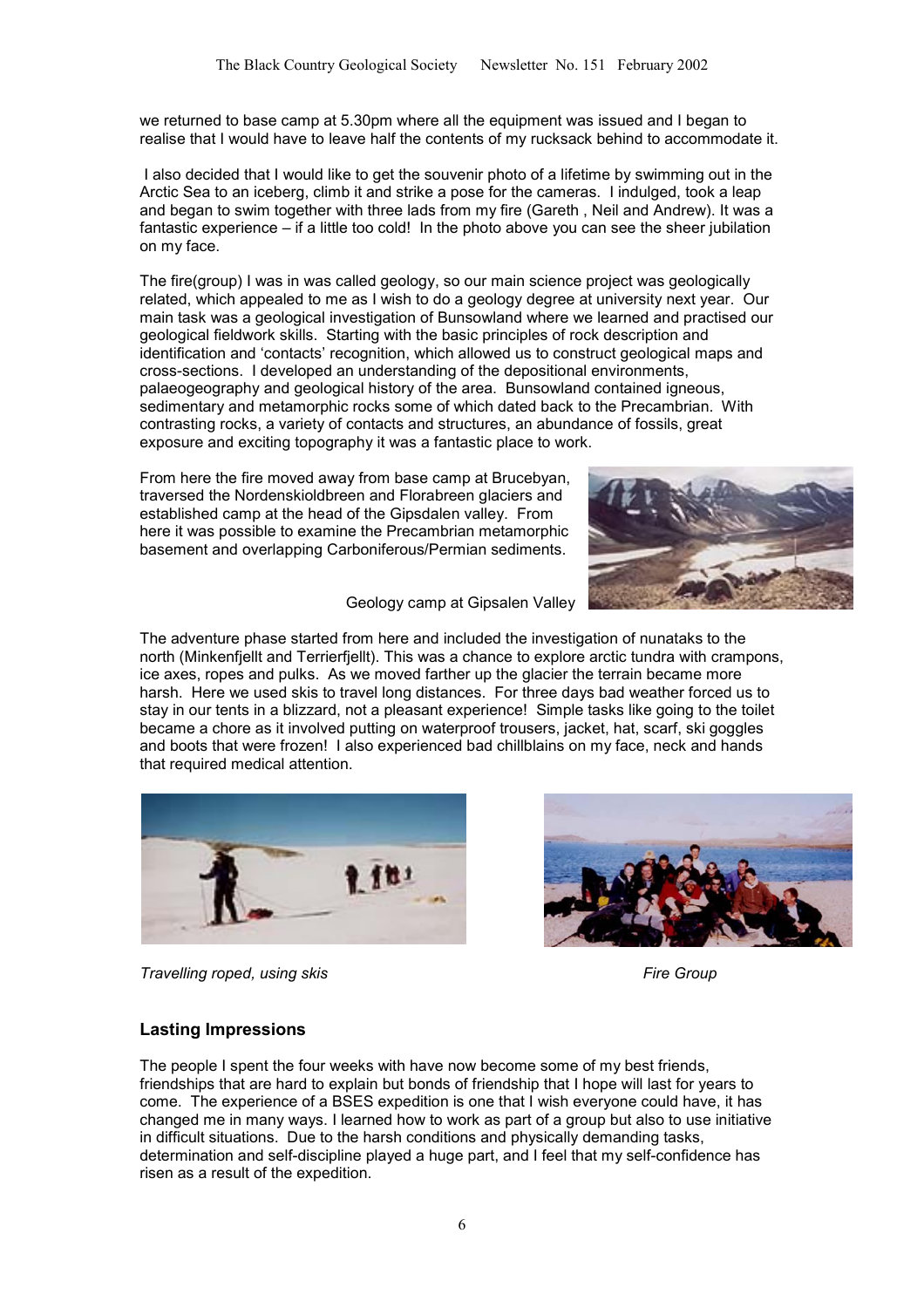I can say with all my heart that the BSES expedition was a truly fantastic, once in a lifetime experience and I would encourage fellow young people to apply so they too can experience living and working in a remote and challenging area of the world. I would like to thank everyone at the BSES office, all the leaders (especially Lorraine, Ewan and Colin) and everyone in the geology Fire.

Thank You Lucy Hollis

## **CONSERVATION COLUMN**

A few things have started to happen since the last edition of this column.

### **Geological Trail News - Barr Beacon**

Firstly Alf Cole and the 'Green Team' at Walsall have started to progress the work that was done at Hay Head Quarries to extend this trail to include Barr Beacon. Within the next few months a professional Risk Assessment report will be carried out by consultants to investigate the alignment of footpaths within the Pinfold Lane Quarries close to the summit of the Beacon. These contain magnificent exposures of Red desert sandstones and pebble beds of Triassic age which form the hill and provide visitors with commanding views of the northern parts of the South Staffordshire Coalfield.

### **Handbook of Practical Geological Conservation Techniques**

English Nature is undertaking a review of the *Earth Science Conservation Strategy for Great Britain*, -the initiative that lead to the coming together of groups carrying out this kind of work into the RIGS movement/ UKRIGS assembly. While there is a general feeling that its principles hold true there is also a feeling that the Appendices which were intended to provide guidance in conservation techniques, were rather too theoretical and of rather limited coverage.

On behalf of the BCGS I attended an English Nature workshop in Peterborough in December 2001 to contribute some of the very significant hands-on experience that the society has had in identifying, protecting and enhancing geological sites. The objective is to synthesise the past 10 years of experience into a document that offers very practical suggestion and help to those who are currently, or will be getting stuck into this kind of work. We are now compiling a series of 'best practice case studies' that will illustrate the 'real deal' as opposed to the theory that dominated the Appendices of the document 10 years ago.

I will provide an example 'case study' sheet in the next newsletter and would be very keen to hear your views on whether it would be useful to inform others of things to do or conversely things to be wary of.

### **Dudley Museum Update**

As you know the Time Trail was removed through a dry rot problem and we have been scheming to get a worthy successor project together. The 'Deep Time Exploration Project' has been designed to do this job, vastly expanding the facilities and area available and creating a Museum Team and Friends Association in the process. We now have a floor in the gallery but a large sum of money is needed to make the scheme a reality. As such we have submitted a number of grant applications to both Local Authority schemes, COPUS and Heritage Lottery etc. We have received confirmation that these bids have been received and are undergoing assessment. We will know shortly if we have been successful and what resources will be available to us for the refit. More detail will be available in the next CC. So keep your fingers crossed!

Until next time……….. Graham W